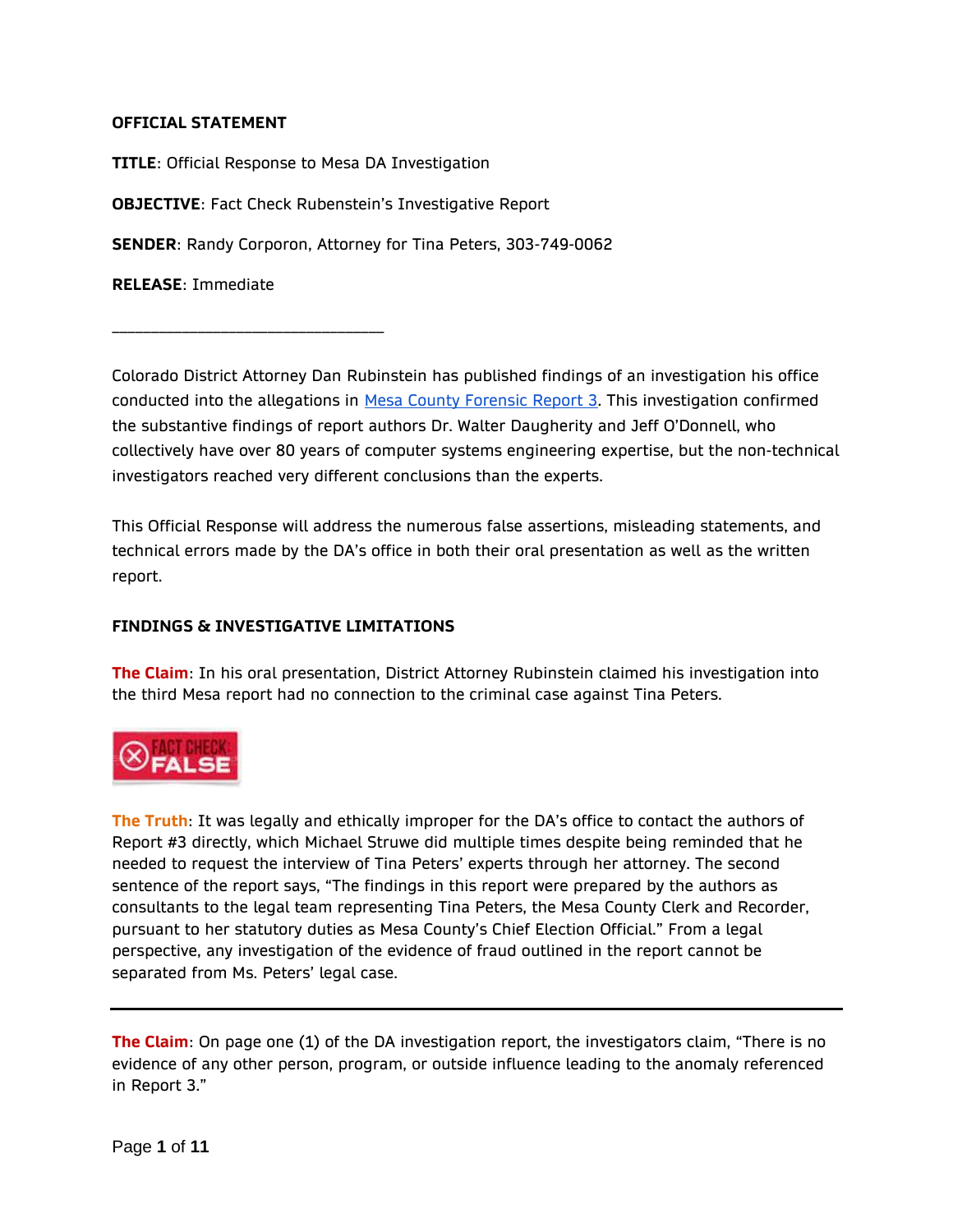

**The Truth**: Report #3 goes into great detail, including the contents of activity logs and database tables, of the evidence that procedures inside of the machine caused the unauthorized recounting of over 20,000 ballots on October 21<sup>st</sup> 2021 and over 8,000 ballots on March 30<sup>th</sup> 2021. The DA's office discussed a possible method by which the new database *could* have been created, should a clerk perform a highly unusual procedure which is extremely dangerous when done in the middle of tabulating an election. The video presented as "evidence" shows absolutely no definitive screen detail to support the DA's claims that this "nuclear option" was ever performed. In addition, the EMS logs, which show in great detail the operations performed by both the clerks and the normal automated processes within the Dominion software application, show no corresponding commands being initiated. This fact alone is evidence that the unauthorized operations were triggered by code running within the EMS server but outside of normal procedure.

**The Claim**: On page four (4) of the DA investigation report, it states, "The drafters of Report 3 were contacted."



**The Truth**: As previously stated, only improper contact was attempted. The DA and his investigator did not attempt to contact the authors of the report through proper channels. Rule 4.2 of the Colorado Bar Association Rules of Professional Conduct states that "In representing a client, a lawyer shall not communicate about the subject of the representation with a person the lawyer knows to be represented by another lawyer in the matter, unless the lawyer has the consent of the other lawyer or is authorized to do so by law or a court order." District Attorney Rubinstein, upon reading the report, was aware that it was prepared as consultants to Tina Peter' legal team, and as such should have operated under the expectation that all communications about the report would need to go through that legal team. Both authors of the report were fully willing to cooperate with the District Attorney or his investigator when they were contacted through Ms. Peters' legal team, but no request was made in this manner. The DA is attempting to attack the highly convincing and well-researched evidence of the report by implying that, by demanding that the law be followed and that proper legal safeguards be applied, the report's authors were being uncooperative.

Investigator Struwe's three phone contacts to Mr. O'Donnell's wife (who is completely unconnected to the report or its evidence) and three phone contacts with Dr. Daugherity were violations of the above-cited code of ethics. Investigator Struwe's email to Mr. O'Donnell claiming that he should answer questions about the report because their investigation was not connected to Ms. Peters' case was an attempt to coerce him to answer questions without representation, and was disingenuous – another violation of the above-cited code of ethics.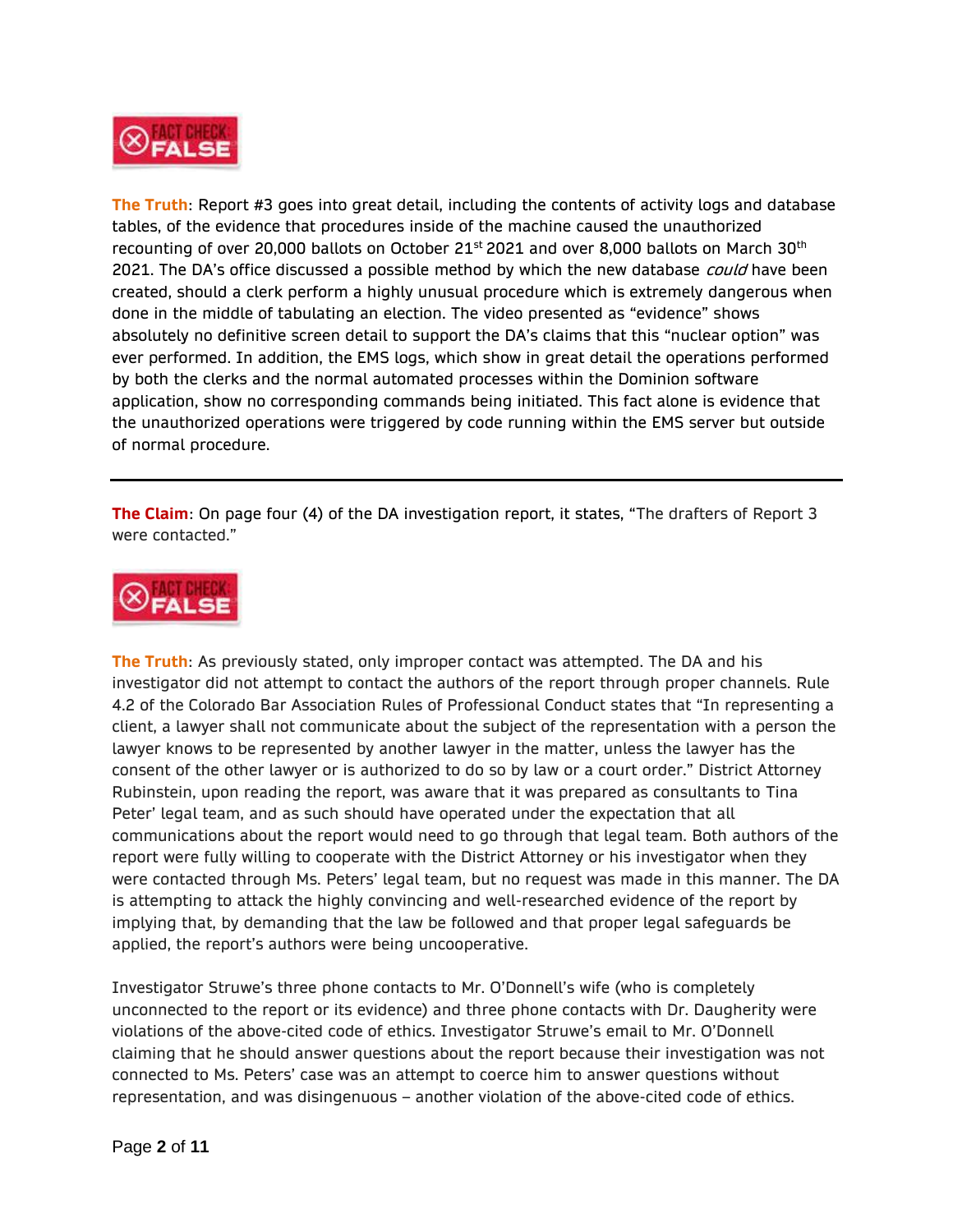**The Claim**: On page seven (7) of the DA investigation report it states, "Dominion support advised that if they were contacted at this point, they may have coached Ms. Brown through another trouble-shooting procedure called 'reject and delete.'"



**The Truth**: The Dominion manual (posted on the Secretary of State's website) does not include a function or procedure named "reject and delete." There are options entitled, "Reset in-Progress" which is followed by "Spoiling a Batch," but not the procedure described in the DA's report. None of these commands or anything similar to them are found in the EMS Logs on the days that the manipulation events occurred.

**The Claim**: Also on page seven (7) of the DA investigation report it states, "…user logs confirm…"



**The Truth**: No operating system logs, of which user logs are a subset, were presented as part of the oral presentation or the written report. No user logs were available to review on the forensic images because, per the first Mesa Forensic Report, those logs were deleted. If the investigators have access to these user logs, where did they get them? There is an "EMS User Log" table in the Dominion database, but it logs only actions, not login events.

**The Claim**: On page 10 of the DA investigation report, an image is shown of Sandra Brown replacing a computer, and above that the report details the action, including the statement "After approximately 15 minutes of processing, the system loads the new adjudication session and tabulation and adjudication operations resume, apparently without issue, for the remainder of the day."



**The Truth**: While Ms. Brown is seen replacing a computer, she is not replacing the Election Management System server. This is obvious both from the size of the system she is holding and the fact that such a switch would have left indelible evidence within the server's files and databases. All manipulation events proven in Report #3 occur within the server. Highlighting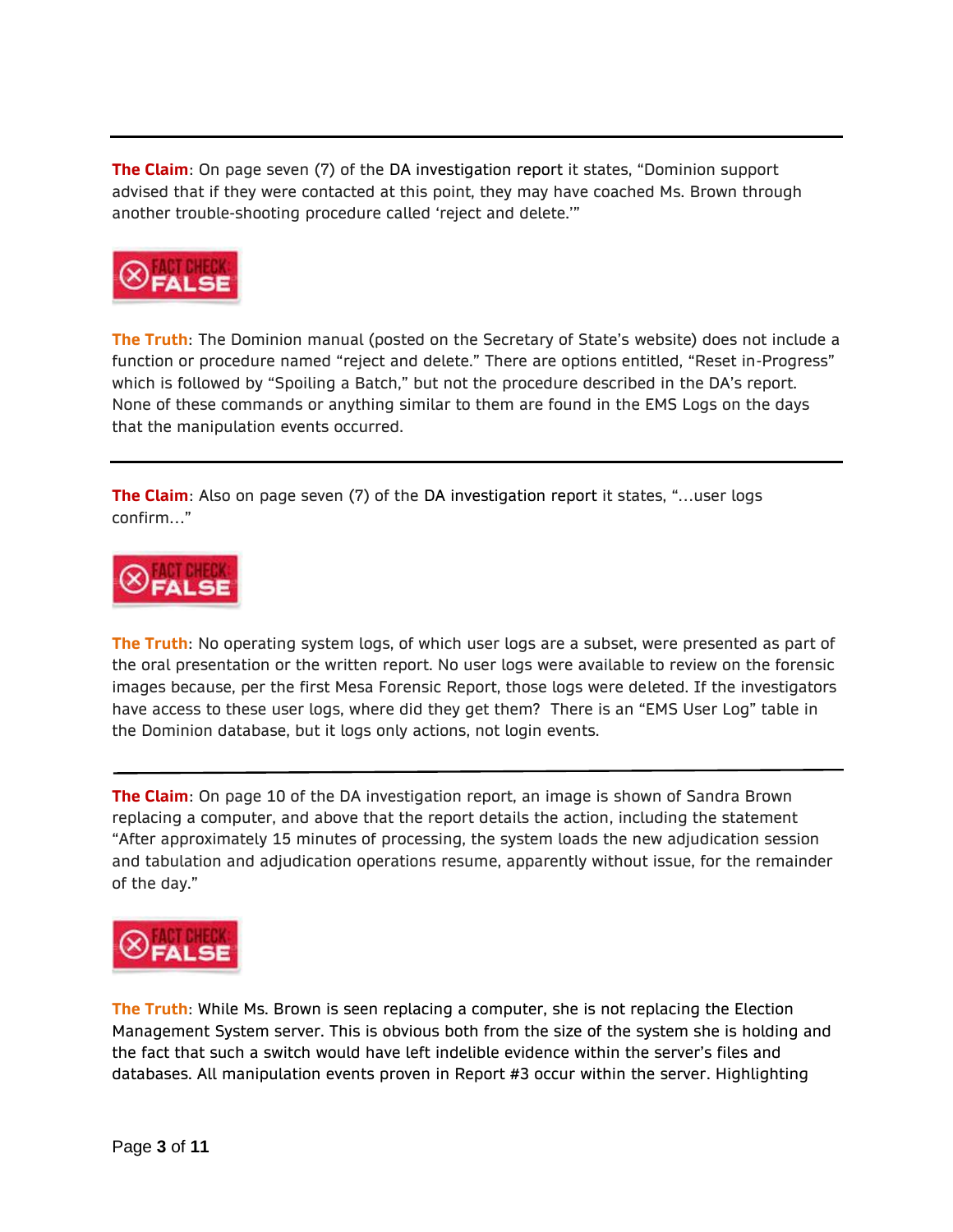this unrelated and irrelevant action either demonstrates serious lack of understanding of the findings of Report #3, or is an intentional act to cast further doubt upon Ms. Brown's actions.

**The Claim**: On page 11 of the DA investigation report it states, "We have found extensive evidence that the conclusions in Report 3 are false."



**The Truth**: Investigator Struwe did not name a single conclusion in the report that was false, much less provide ANY evidence that a conclusion was false. In the third Mesa Forensic Report, the authors list three possible causes of the anomalies and give their expert opinions that onsite human action was the least likely based on interviews with those involved. The DA claims to have proven that it was on-site human action which caused the anomalies without ever looking at the databases involved or engaging an independent expert to do so, given that the investigators have no database expertise.

**The Claim**: Also on page 11 of the DA investigation report it states that the DA's Office used "first-hand investigation using a test election environment".



**The Truth:** It is doubtful that the DA's office had the specific technical experience necessary to create such a test election environment. What environment was used? Were steps taken to verify that the test environment was set up in exactly the same way, with exactly the same hardware and exactly the same version of Dominion Voting Systems software? What person with experience in elections and Dominion Voting Systems software was consulted to set up the test and evaluate the results? The test could not have been performed using Mesa County's existing system, as the Dominion software was updated and all election files destroyed almost a year earlier. The DA's statement is only credible if the circumstances surrounding the test, the hardware and software used, and the identity and credentials of all technical election experts involved in the test are disclosed.

Additionally, did the DA's office or any of their technical experts access the publicly-available forensic image of the Mesa County server taken before representatives of the Colorado Secretary of State and Dominion Voting Systems erased all files on that server? If not, how can the DA plausibly investigate the findings and conclusions of Report #3, which were completely derived from that forensic image?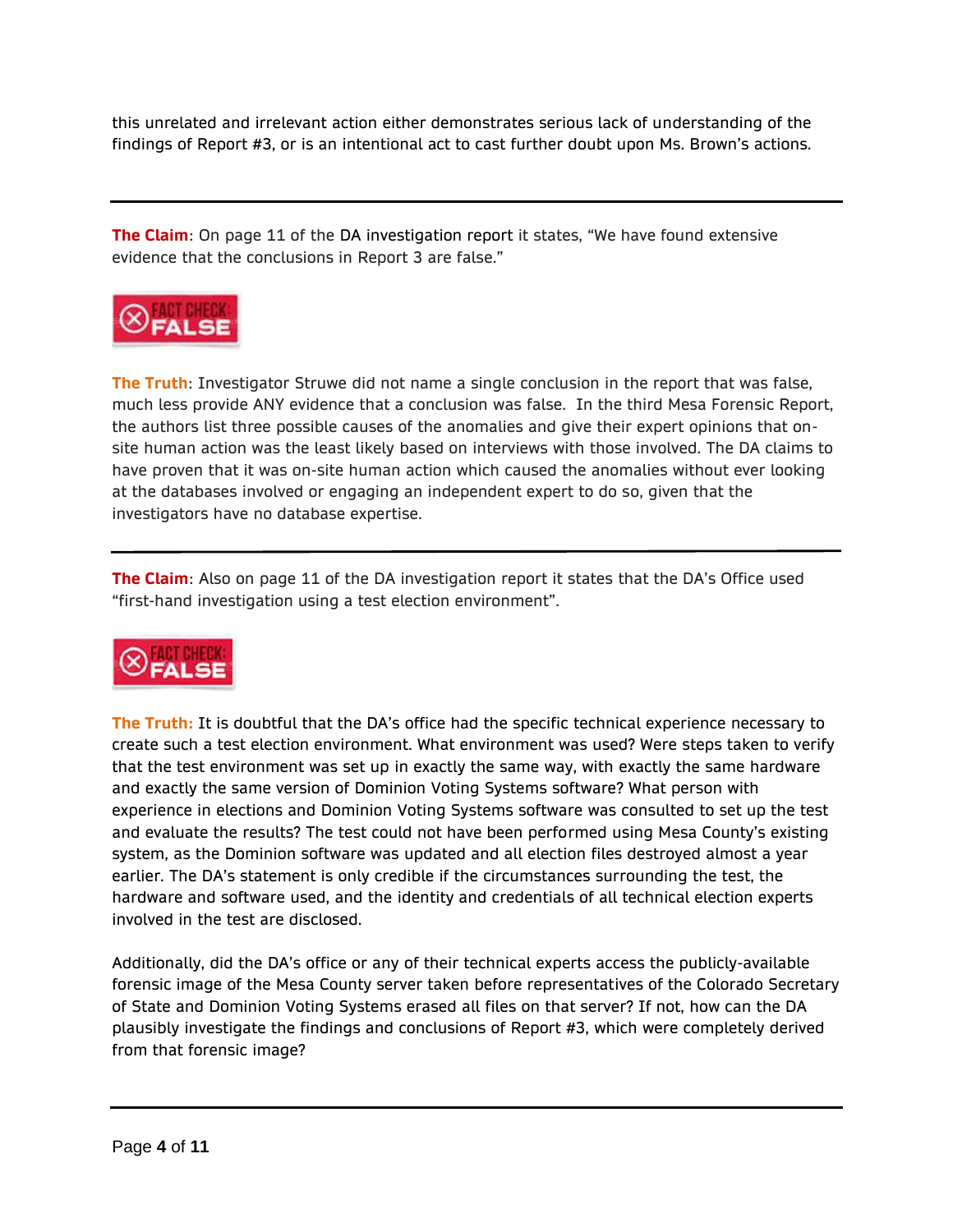**The Claim**: On page 12 of the DA investigation report it states, "As election judges tabulate batches, and separate judges adjudicate ballot images, the EMS client monitor is largely visible and it is clear that batches are properly processing through the system. New batches populate the 'review' and 'in-progress' categories accordingly."



**The Truth**: This is an unproven conclusion with an unclear basis. How did Michael Struwe determine that batches of ballots are being processed properly when the computer screen text in the surveillance videos is completely illegible?

**The Claim**: On page 13 of the DA investigation report it states, "At approximately 2:49pm on March 30, 2021, Ms. Sealey appears to highlight a batch or batches in the 'review' column but walks away before dragging the selected batch or batches to 'review.' Several minutes later the adjudication screens are not displaying ballot images even though batches containing ballot images needing adjudication continue to populate the 'in progress' column."



**The Truth**: This is an unproven conclusion with an unclear basis. How did Michael Struwe determine this since the computer screen text in the surveillance videos is completely illegible?

**The Claim**: On page 15 of the DA investigation report it states, "Over the next several minutes, Ms. Brown accesses a program screen that would allow her to try the next recommended trouble-shooting procedure – called 'reject and delete' – but it is clear from the user logs that she did NOT complete the procedure at this time."



**The Truth**: As noted above, the Dominion manual (posted on the Secretary of State's website) does not include a function or procedure named "reject and delete." There are options entitled, "Reset in-Progress" which is followed by "Spoiling a Batch," but not the procedure described in the DA's report. Further, no user logs were available to review on the forensic images because, per the first Mesa Forensic Report, those logs were deleted. If the investigators have access to these user logs, where did they get them, and why didn't they provide them for verification?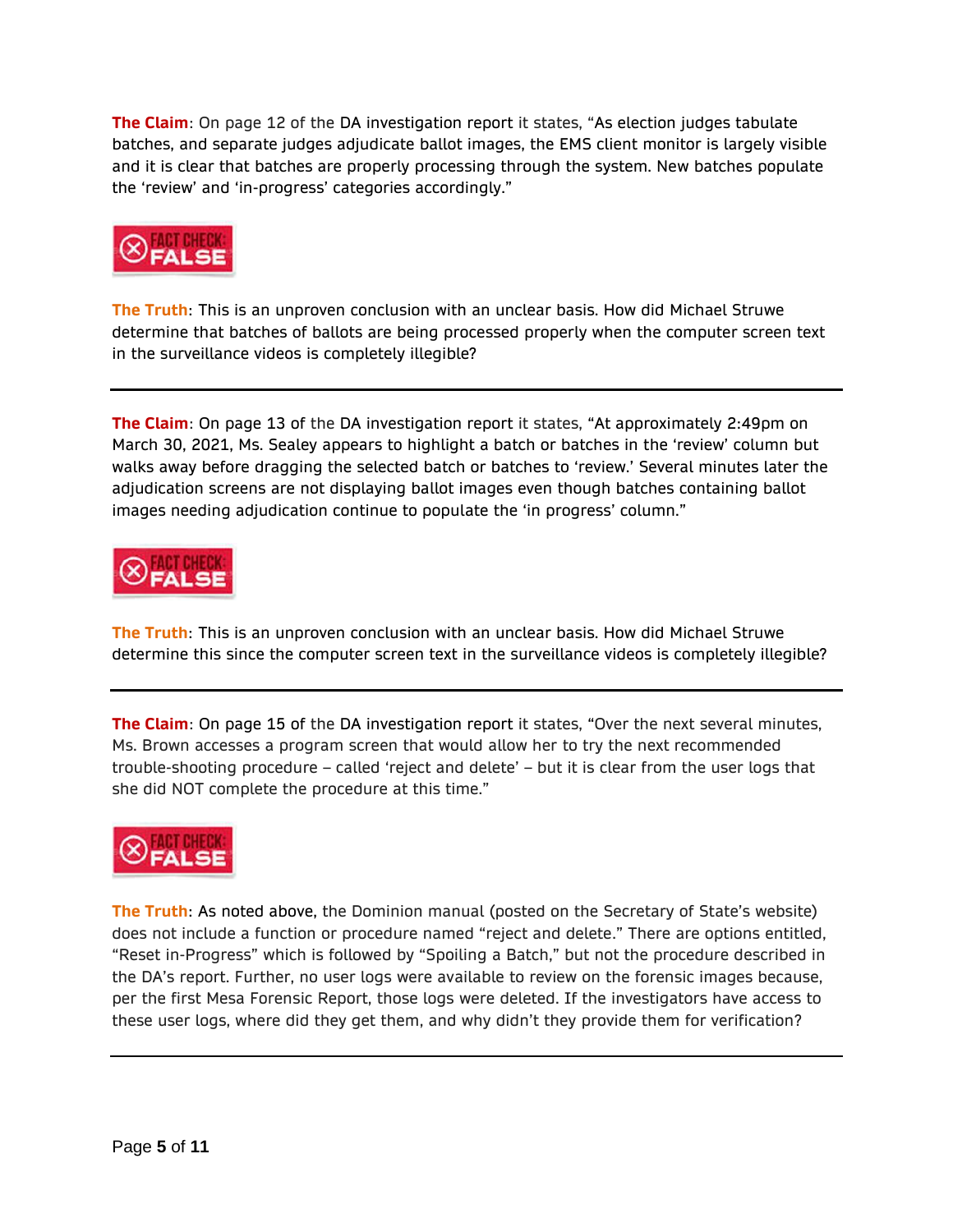**The Claim**: On page 15 of the DA investigation report it states, "Surveillance video at this point did not detect any motion, and stopped recording for 2 minutes and 34 seconds."



**The Truth**: The conclusion that Sandra Brown sat motionless for 2 minutes and 34 seconds and that is why 2 minutes and 34 seconds of surveillance footage are missing does not make sense. According to [a study](https://pubmed.ncbi.nlm.nih.gov/25637115/) by the National Institute of Heath, the average adult touches their face 23 times per hour, and that's just the face. Human beings shift and move involuntarily – anyone who has ever attempted to stay still for an MRI can confirm this. It is highly unlikely that someone not trying to freeze their movements would be frozen in place for 2 minutes and 34 seconds. Did Mr. Struwe attempt to recreate this "lack-of-motion-detection" time out of the cameras to see if that surveillance video camera stopped recording him?

**The Claim**: On page 15 of the DA investigation report it states, "When the video resumes, it is evident from the screen, and from the user logs, that Ms. Brown had stopped the previous adjudication session and started a new one. This would not be recommended by Dominion support."



**The Truth**: Ms. Brown's actions are not captured on screen and the reasoning for this is that she wasn't moving so the camera stopped recording. Yet, during the period of time when the camera is not recording, the event in question occurs. Also, on what basis does the DA speak for Dominion? And from what set of facts does the investigator determine Ms. Brown's actions since those actions are not captured and, allegedly, she wasn't moving? How can someone perform an "action" without moving? And again, this conclusion is drawn from an illegible screen shown on video after the video resumed.

**The Claim**: On page 15 of the DA investigation report it states, "When the new adjudication session loads, the 'submitted' batches column is *empty*, and the batches for 'review' and 'in progress' are seen populating. This is indicative of a new adjudication session. Below are before, during and after screenshots showing the 'submitted' batches during the first session, the new session while it's loading, and the empty 'submitted' column of the newly created session:"

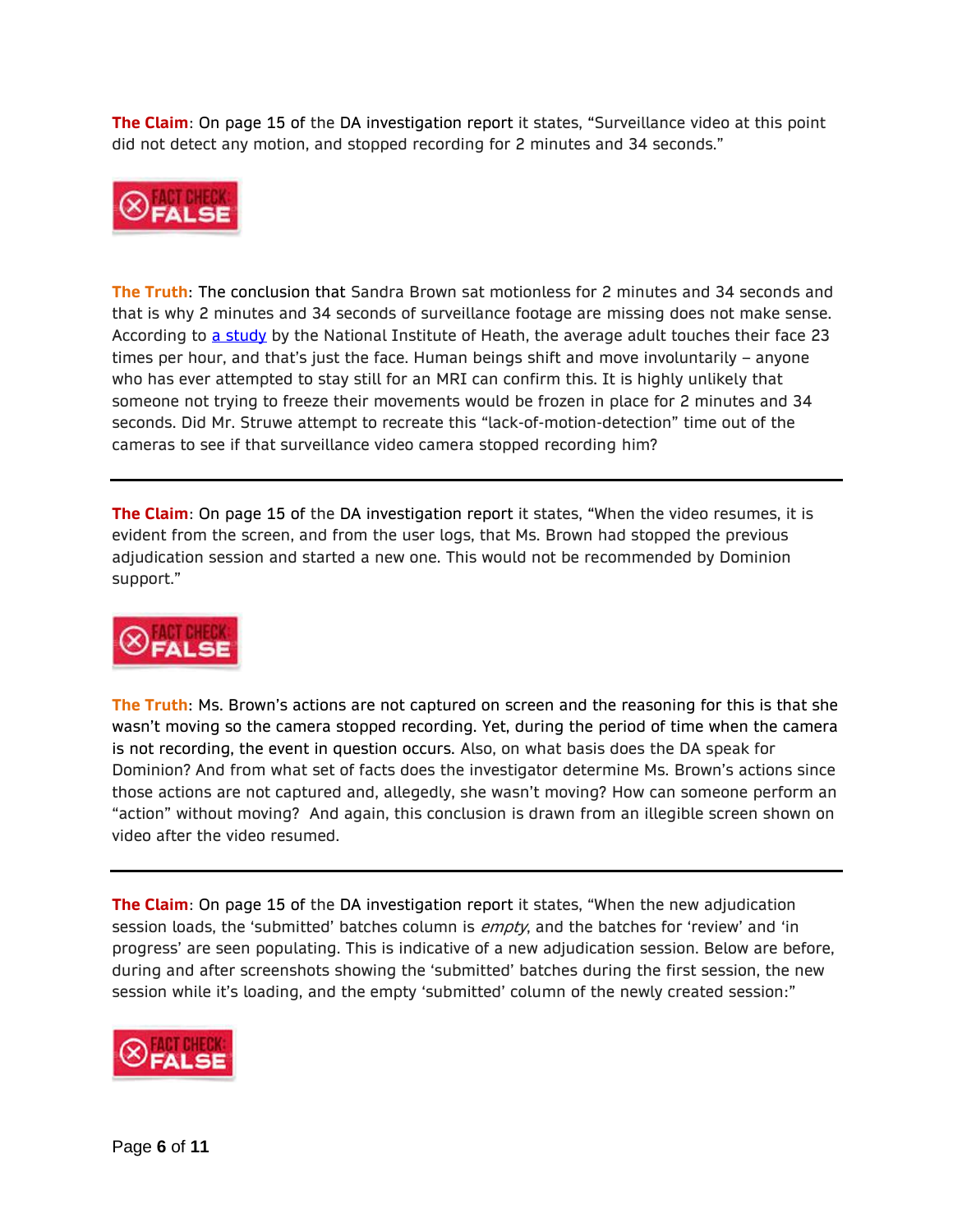**The Truth**: This is an unproven conclusion with an unclear basis. How did Michael Struwe determine this since the computer screen text in the surveillance videos is completely illegible?

**The Claim**: On page 20 of the DA investigation report it states, "The below screenshots depict when batches move from 'in progress' to 'review,' indicating adjudication is working again:"



**The Truth**: This is an unproven conclusion with an unclear basis. How did Michael Struwe determine this since the computer screen text in the surveillance videos is completely illegible?

**The Claim**: On page 24 of the DA investigation report it states, "Although adjudication resumes, for the remainder of March 30, 2021, it is not apparent that any batches move to the 'in review' column as they should."



**The Truth**: This is an unproven conclusion with an unclear basis. How did Michael Struwe determine this since the computer screen text in the surveillance videos is completely illegible?

**The Claim**: On page 24 of the DA investigation report it states, "The user logs show that the 'reject and delete' option was again completed on select batches on March 31, 2021 and April 5, 2021."



**The Truth**: The EMS logs, the contents of which are included in Report #3 for the time periods before and after the manipulation events, do not support this claim.

**The Claim**: On page 24 of the DA investigation report it states, "At this time it is unclear if Elections Manager Brown conducted any actions which resulted in the deletion of any election records that are required to be maintained. To date, we have found no evidence that she did. We have also found no evidence that anyone else has done so."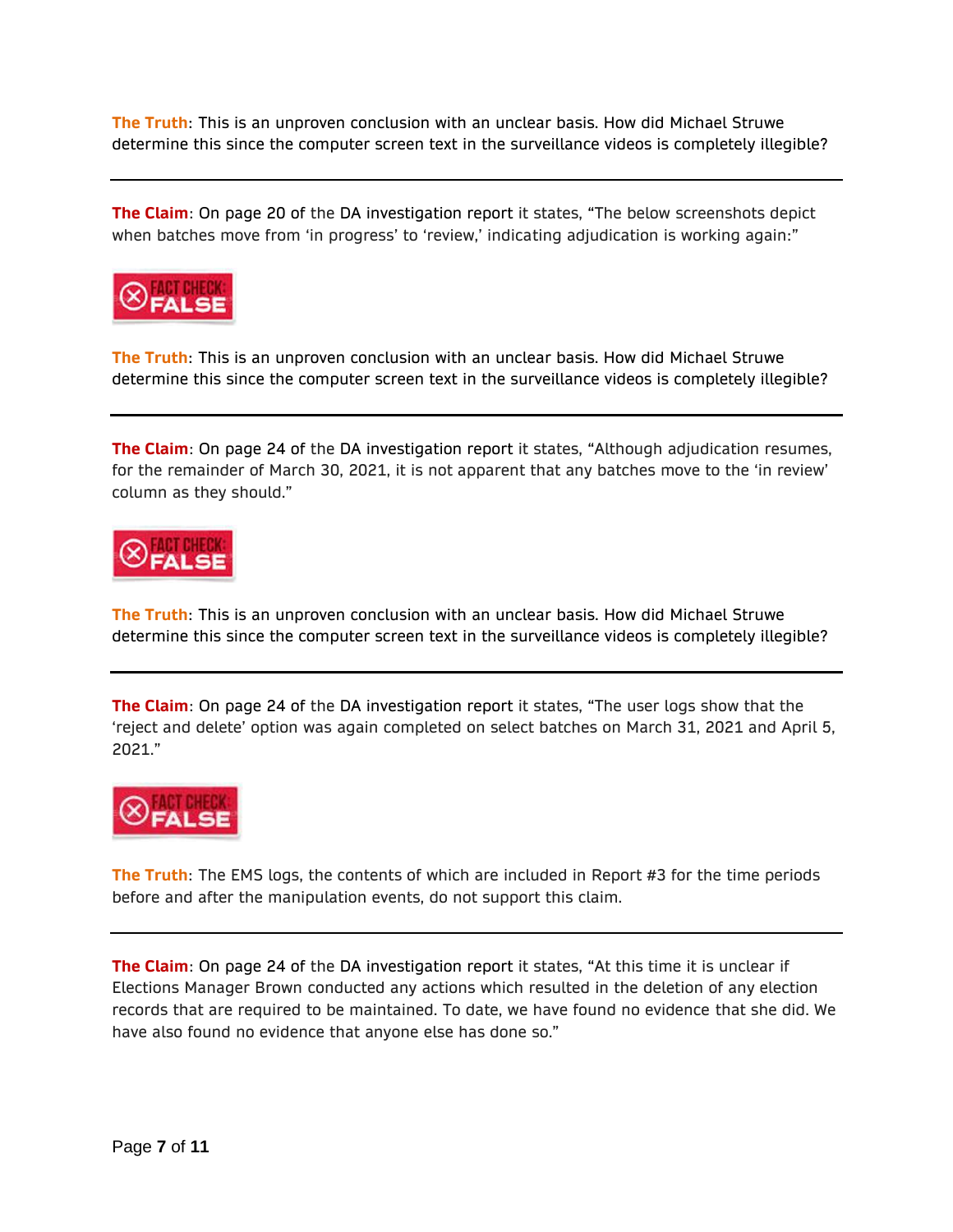

**The Truth**: Report #3 does not claim that any records were deleted during the unauthorized reprocessing of ballots on October 21, 2020, or March 30, 2021.The report states that new databases were created, and that some records were selectively copied to those new databases and subsequently reprocessed and recounted, resulting in the extremely high likelihood of alteration of election records. The DA's reference to deletion of records is an intentional creation of a logical "straw man" argument.

However, the DA ignored the fact that ALL election records on the Election Management Server were deleted by Dominion and the Secretary of State before the required records retention period had expired. This is a direct violation of 52 USC 10308, which expressly forbids alteration of "any official record of voting in such election tabulated from a voting machine," and the database records in the Election Management Server were the only official record of the vote tallies. Further, the DA did not look at the databases, nor did he engage an independent expert to do so. Federal law uses the broad term "all election records," and the DA's statement that they did not investigate this issue because he made the sole determination that the digital election records which were deleted were not election records under *Colorado* law is another logical deflection.

**The Claim**: On page 24 of the DA investigation report it states, "We have found extensive evidence that the conclusions in Report 3 are false."



**The Truth**: Investigator Struwe did not name a single conclusion in the report that was false, much less provide ANY actual evidence that a conclusion was false. In the third Mesa Forensic Report, the authors list three possible causes of the anomalies and give their expert opinions that on-site human action was the least likely based on interviews with those involved, and the complexity of the sequence of events demonstrated by the log files. The DA claims to have proven that it was on-site human action which caused the anomalies without ever looking at the databases involved or engaging an independent expert to do so, given that the investigators have no database expertise.

**The Claim**: On page 24 of the DA investigation report it states, "This investigation is being closed with no finding of probable cause that a crime was committed by any person…"

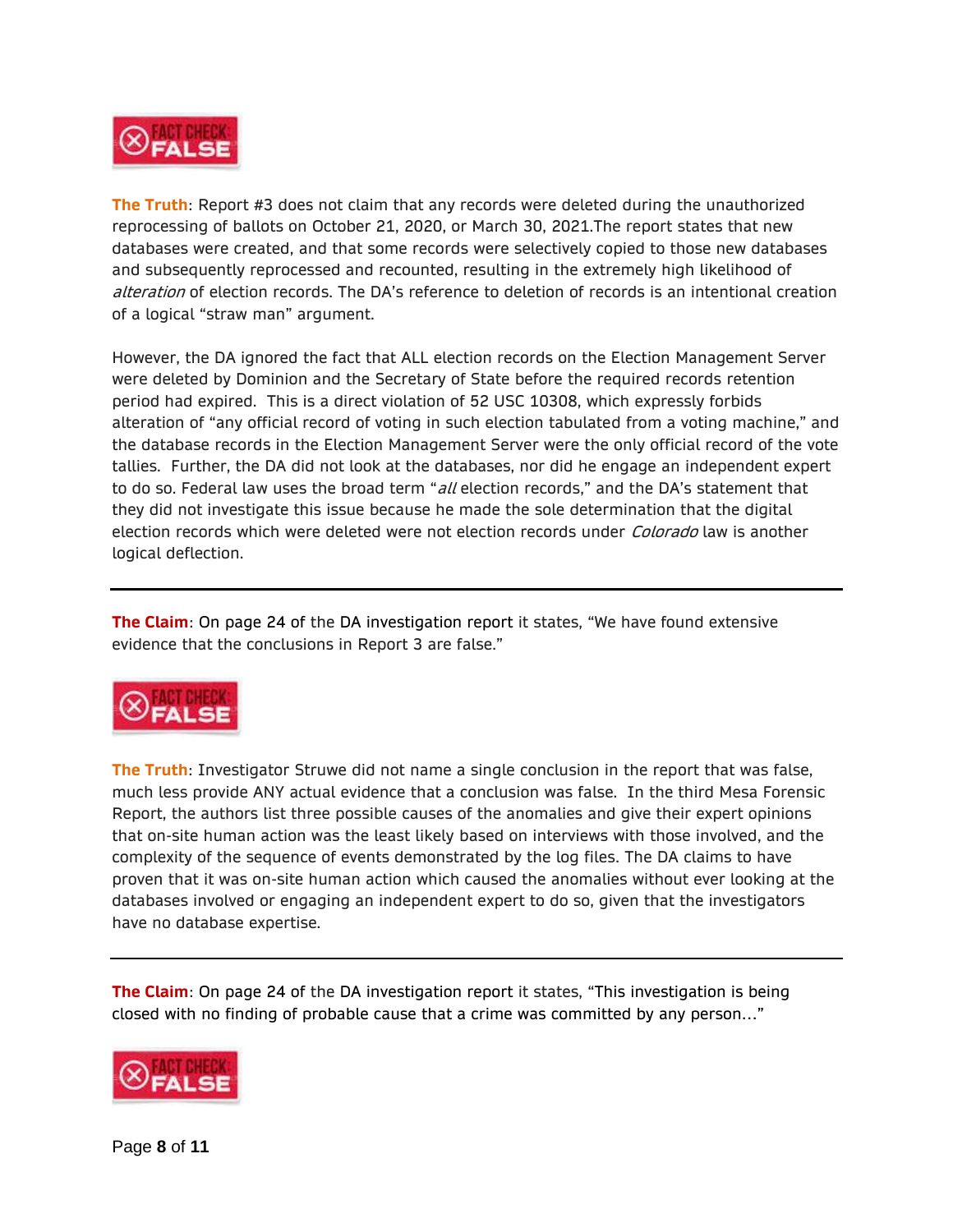**The Truth**: The self-imposed limits that DA Rubinstein placed on this investigation excluded an independent cyber forensic evaluation of the databases. ALL election records on the Election Management Server were deleted by Dominion and the Secretary of State before the required records retention period had expired. This is a direct violation of 52 USC 10308, which expressly forbids alteration of "any official record of voting in such election tabulated from a voting machine," and the database records in the Election Management Server were the only official record of the vote tallies. Further, there was nothing presented to show that the DA's Office examined the contents of the Mesa County server's databases, nor did it engage an independent expert to do so. As stated above, Investigator Struwe did not name a single conclusion in the report that was false, much less provide ANY actual evidence that a conclusion was false.

**The Claim**: On page 24 of the DA investigation report it states, "These actions were verified to have been done by her through video evidence, corroboration of records, audit of randomly selected ballot images..."



**The Truth**: There is no corroborating support for this alleged audit, such as file path names of the ballot image files that were examined. The video evidence presented in the May 19, 2022, hearing shows no readable screens.

**The Claim**: On page 24 of the DA investigation report it states, "…prove that the conclusions of Report 3 are incorrect claims of what may have occurred."



**The Truth**: Investigator Struwe did not name a single conclusion in the report that was false, much less provide ANY evidence that a conclusion was false. In the third Mesa Forensic Report, the authors list three possible causes of the anomalies and give their expert opinions that onsite human action was the least likely based on interviews with those involved. The DA claims to have proven that it was on-site human action which caused the anomalies without ever looking at the databases involved or engaging an independent expert to do so, given that the investigators have no database expertise.

**The Claim**: On page 24 of the DA investigation report it states, "At this time, no evidence suggests that these actions negatively impacted the election."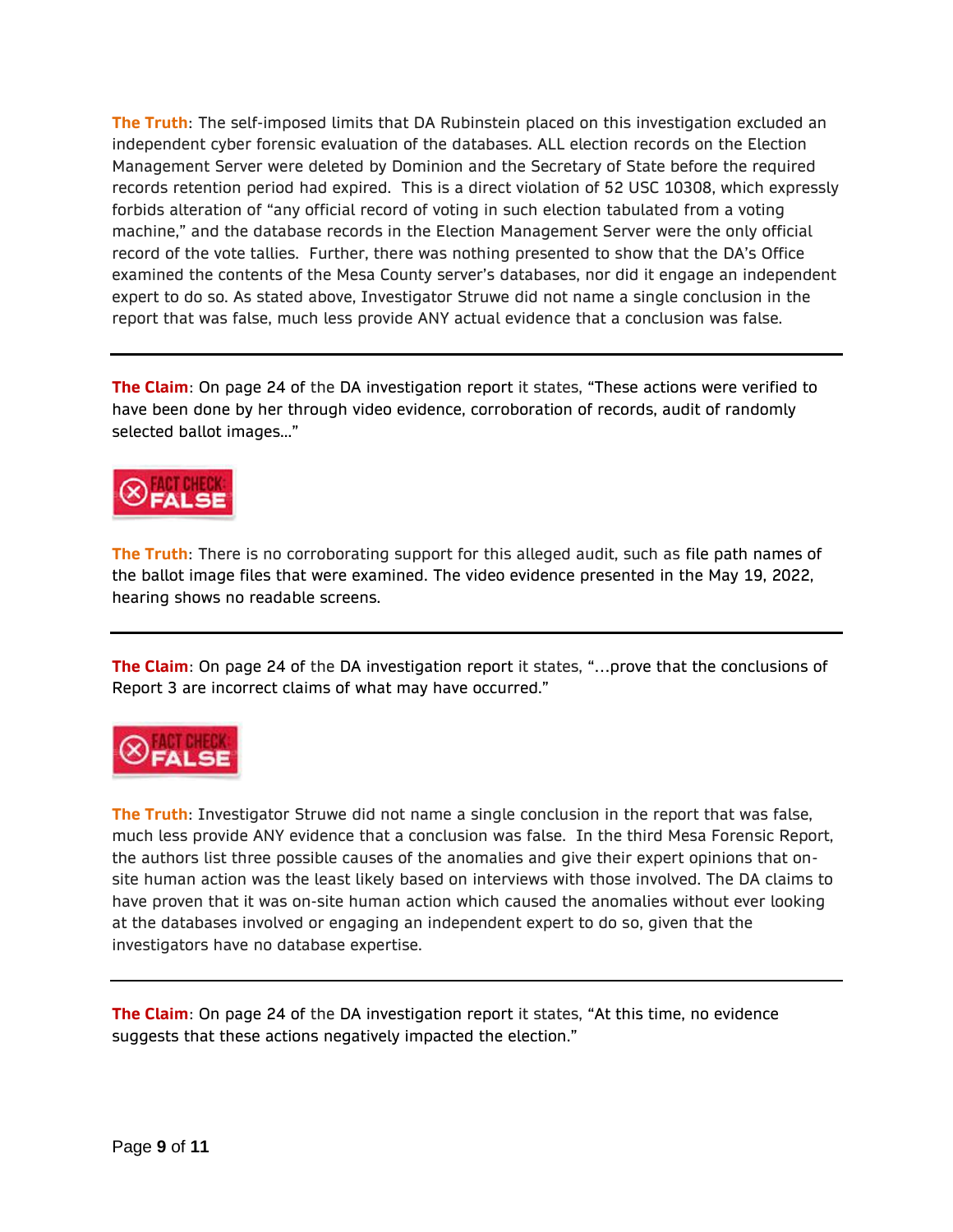

**The Truth**: The databases clearly show a shattered chain of custody in the April 2021 Grand Junction municipal election, where in some contests the winning margin was about 3,000 votes but 8,540 votes are unverifiable. The fact that these votes are unverifiable means that the true results of the election are unknown. This fact was excluded from the scope of the investigation, so the conclusion that the election was not impacted cannot be known based on the investigation limitations the investigators decided to impose on their own efforts. In addition, more than 25% of the ballots cast in the November 2021 general election are in serious question, a number which should alarm anyone performing a serious investigation.

In summary, the DA's report is lacking any evidence to refute any of the findings or conclusions of Report #3, and we find that the report is completely lacking any evidence or technical rigor of a serious, unbiased investigation.

It should be noted that much of the "evidence" presented in the DA's report relies upon someone's interpretation of the illegible screens shown in the accompanying video and captures. Our contention is that even if all or some of this interpretation of these screens is correct, these interpretations still do not rise to the level of explaining the specific manipulations detailed in Report #3.

## **Other questions Raised by the District Attorney's Report:**

- 1. Who were the technical experts used to produce the DA's report and its determinations, and what were their credentials, expertise, and company affiliations?
- 2. Why were time stamps added to the video, when some images show that there were already date and timestamps embedded in that video?
- 3. What were the technical specifications and requirements of the test environments listed in the report?
- 4. Why did the investigator fail to look for unauthorized databases in the test environment after re-running the election? A few simple SQL queries would establish what databases existed after re-running the election, whether or not the vote totals in the election results database matched the number of ballots in the second adjudication database, etc.
- 5. How were the activities attributed to the video images and captures determined, given that there is no clear rendering of the screens of any computer in the office at any time? If these activities were somehow determined by other Mesa County clerks, which clerks provided the information? If Dominion Voting Systems provided the information, was any attempt to verify their assertions made through any other expert?